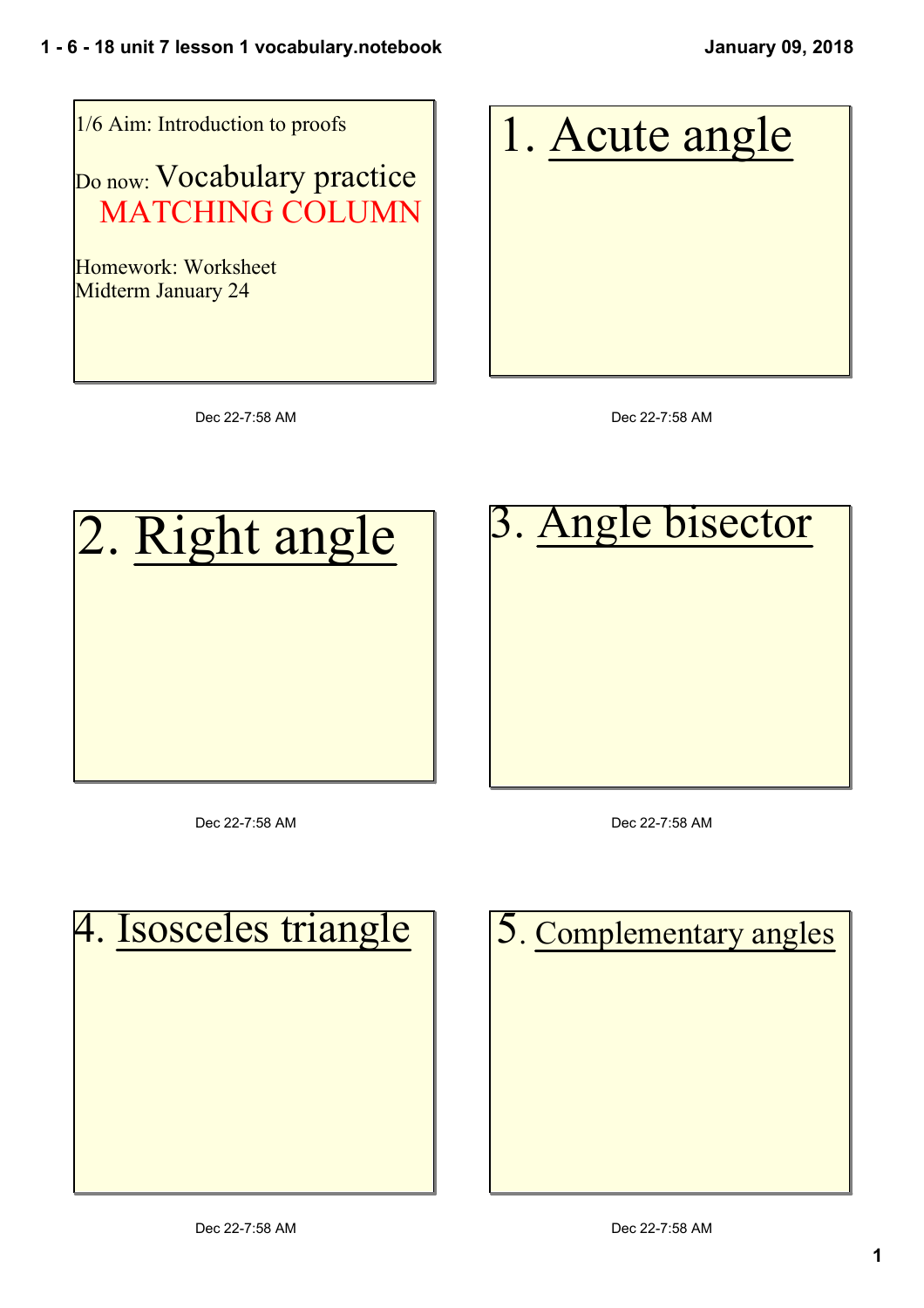

Dec 22-7:58 AM

Dec 22-7:58 AM

9. Equilateral triangle

## 8. Bisector of a segment

Dec 22-7:58 AM

Dec 22-7:58 AM

| 10. Scalene triangle |  |  |  |  |  |  |
|----------------------|--|--|--|--|--|--|
|                      |  |  |  |  |  |  |
|                      |  |  |  |  |  |  |
|                      |  |  |  |  |  |  |
|                      |  |  |  |  |  |  |

| 11. Right triangle |  |  |
|--------------------|--|--|
|                    |  |  |
|                    |  |  |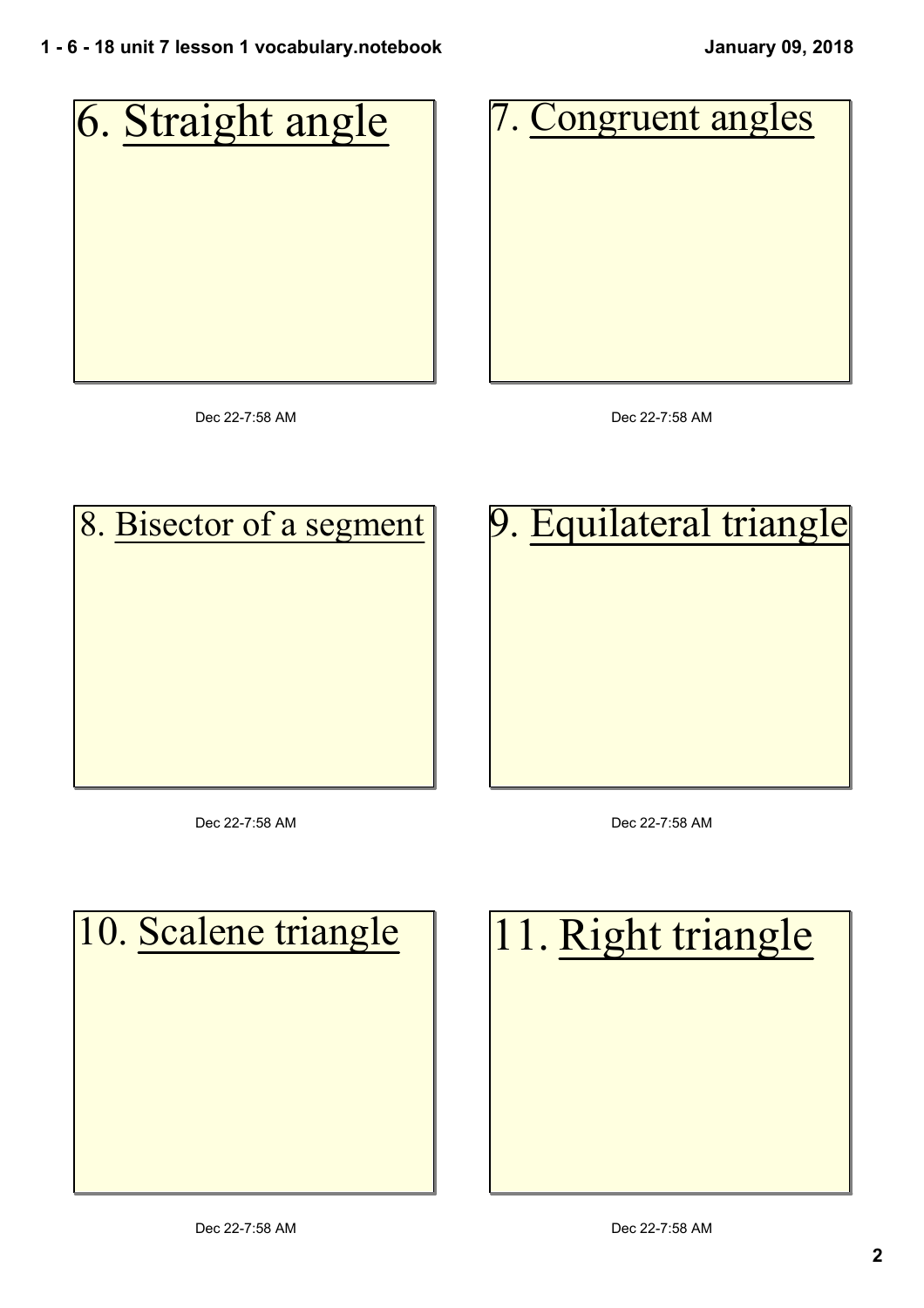

Dec 22-7:58 AM

Dec 22-7:58 AM

|  | 14. Congruent triangles |  |
|--|-------------------------|--|
|  |                         |  |
|  |                         |  |
|  |                         |  |
|  |                         |  |
|  |                         |  |

Dec 22-7:58 AM

15. Supplementary angle

Dec 22-7:58 AM



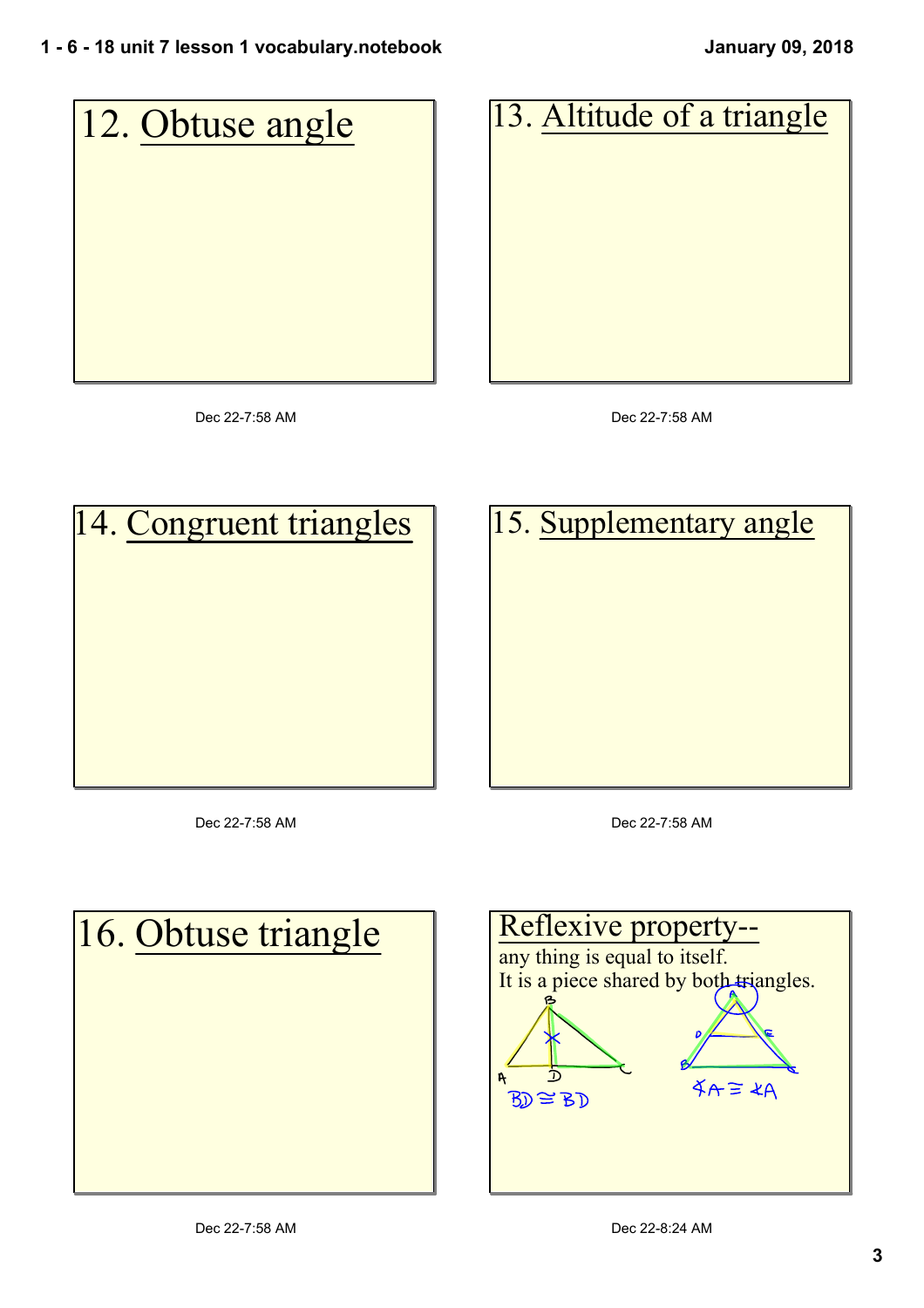









Dec 22-8:24 AM



Dec 22-8:24 AM



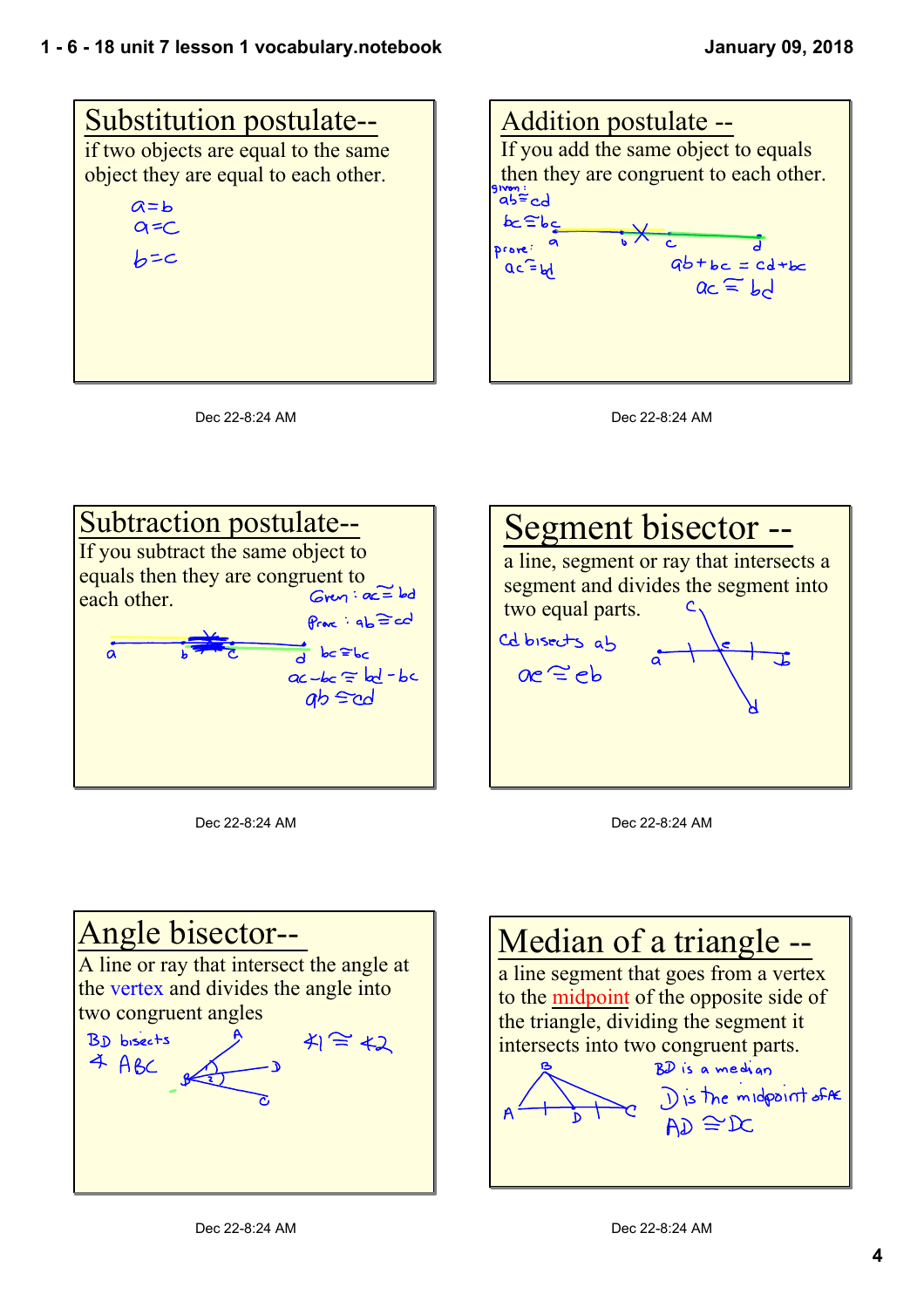









Dec 22-8:49 AM



Dec 22-8:50 AM



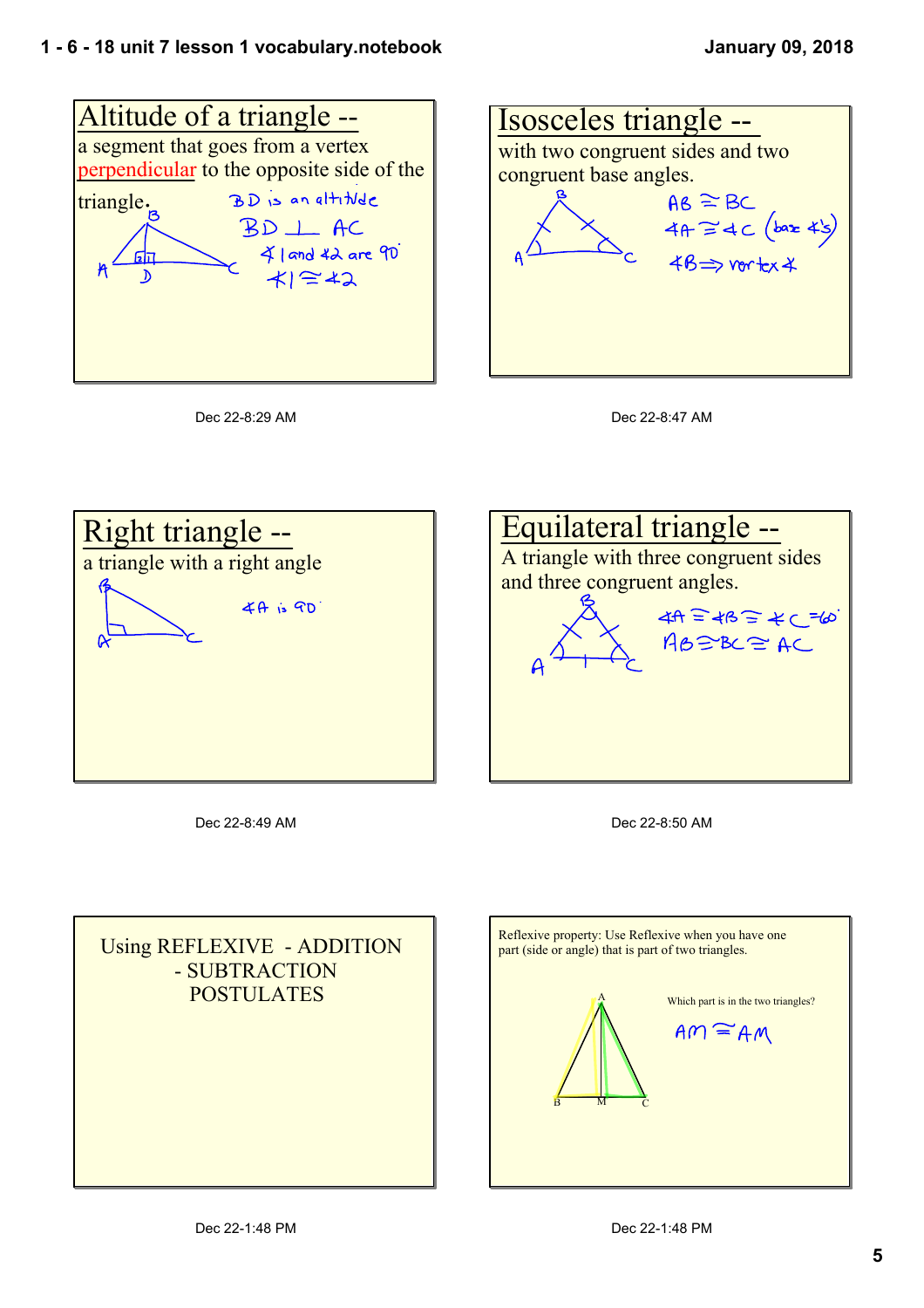







Subtraction postulate: Subtracting equals from equals are equal. If  $\overline{AC}$   $\cong$   $\overline{BD}$  $Show: AB \cong CD$  A  $B \cong CD$  $AB-BC=BD-BC$  $AB \cong CD$ 

Homework

## Drawing conclusion from vocabulary

Dec 22-1:48 PM



Dec 22-1:48 PM

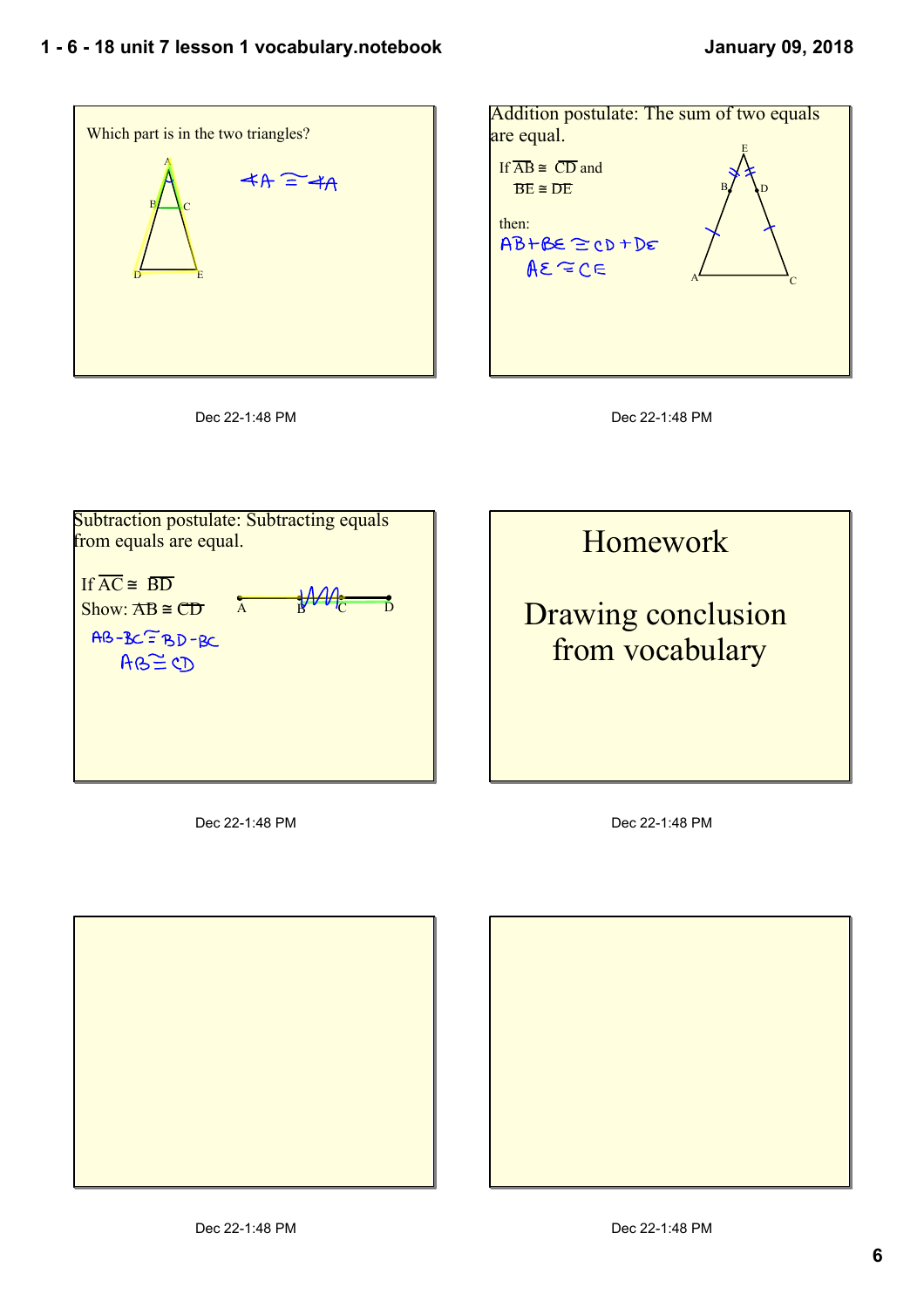



Dec 22-1:48 PM Dec 22-1:48 PM





Dec 22-1:48 PM Dec 22-1:48 PM